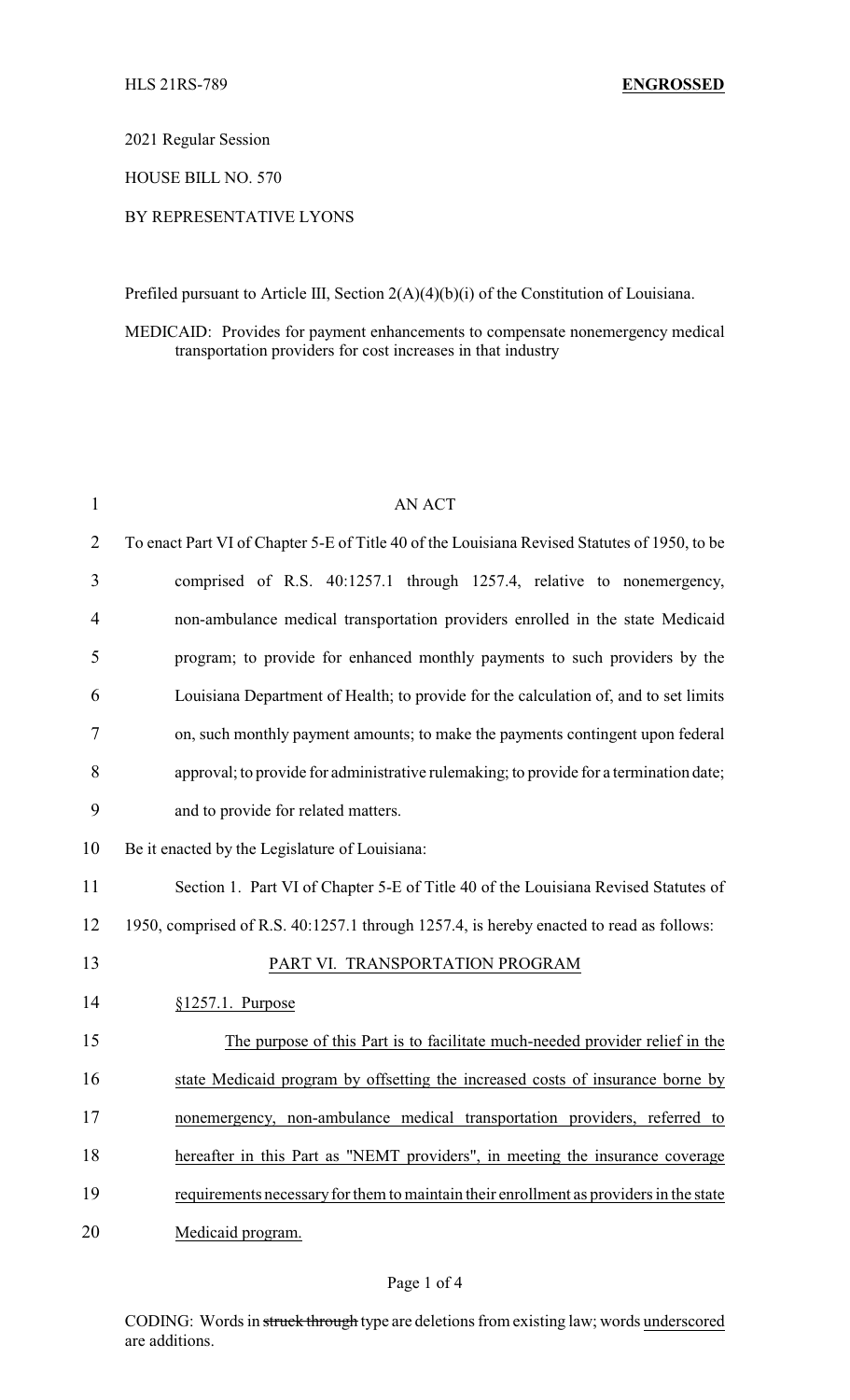| $\mathbf{1}$   | §1257.2. Nonemergency, non-ambulance medical transportation providers; payment       |  |  |
|----------------|--------------------------------------------------------------------------------------|--|--|
| $\overline{2}$ | enhancements                                                                         |  |  |
| 3              | $A(1)(a)$ The Louisiana Department of Health, referred to hereafter in this          |  |  |
| 4              | Part as the "department", shall remit to each NEMT provider enhanced payments in     |  |  |
| 5              | the amount of five hundred dollars per month per vehicle, subject to the limitation  |  |  |
| 6              | on number of qualifying vehicles provided in Subparagraph (b) of this Paragraph,     |  |  |
| 7              | that the provider uses in service to Medicaid enrollees.                             |  |  |
| 8              | (b)(i) The maximum number of vehicles qualifying an NEMT provider for                |  |  |
| 9              | enhanced payments provided for in this Paragraph and used in the calculation of the  |  |  |
| 10             | monthly enhanced payment amount shall be three vehicles.                             |  |  |
| 11             | (ii) The maximum monthly enhanced payment amount for which any NEMT                  |  |  |
| 12             | provider may qualify pursuant to this Paragraph shall be one thousand five hundred   |  |  |
| 13             | dollars.                                                                             |  |  |
| 14             | The department shall promulgate in rule the standard to be used for<br>(c)           |  |  |
| 15             | deeming any NEMT provider vehicle as "in service" for purposes of qualifying for     |  |  |
| 16             | an enhanced monthly payment provided for in this Section.                            |  |  |
| 17             | (2) The payments provided for in Paragraph (1) of this Subsection shall be           |  |  |
| 18             | in addition to amounts remitted to NEMT providers through provider reimbursement     |  |  |
| 19             | rates.                                                                               |  |  |
| 20             | B. The department shall not implement the payment enhancements provided              |  |  |
| 21             | for in this Section until such payments are approved by the Centers for Medicare and |  |  |
| 22             | Medicaid Services.                                                                   |  |  |
| 23             | §1257.3. Administrative rulemaking                                                   |  |  |
| 24             | The department shall promulgate all such rules in accordance with the                |  |  |
| 25             | Administrative Procedure Act as are necessary to implement the provisions of this    |  |  |
| 26             | Part.                                                                                |  |  |
| 27             | §1257.4. Termination                                                                 |  |  |
| 28             | This Part shall terminate on the earlier of the following dates:                     |  |  |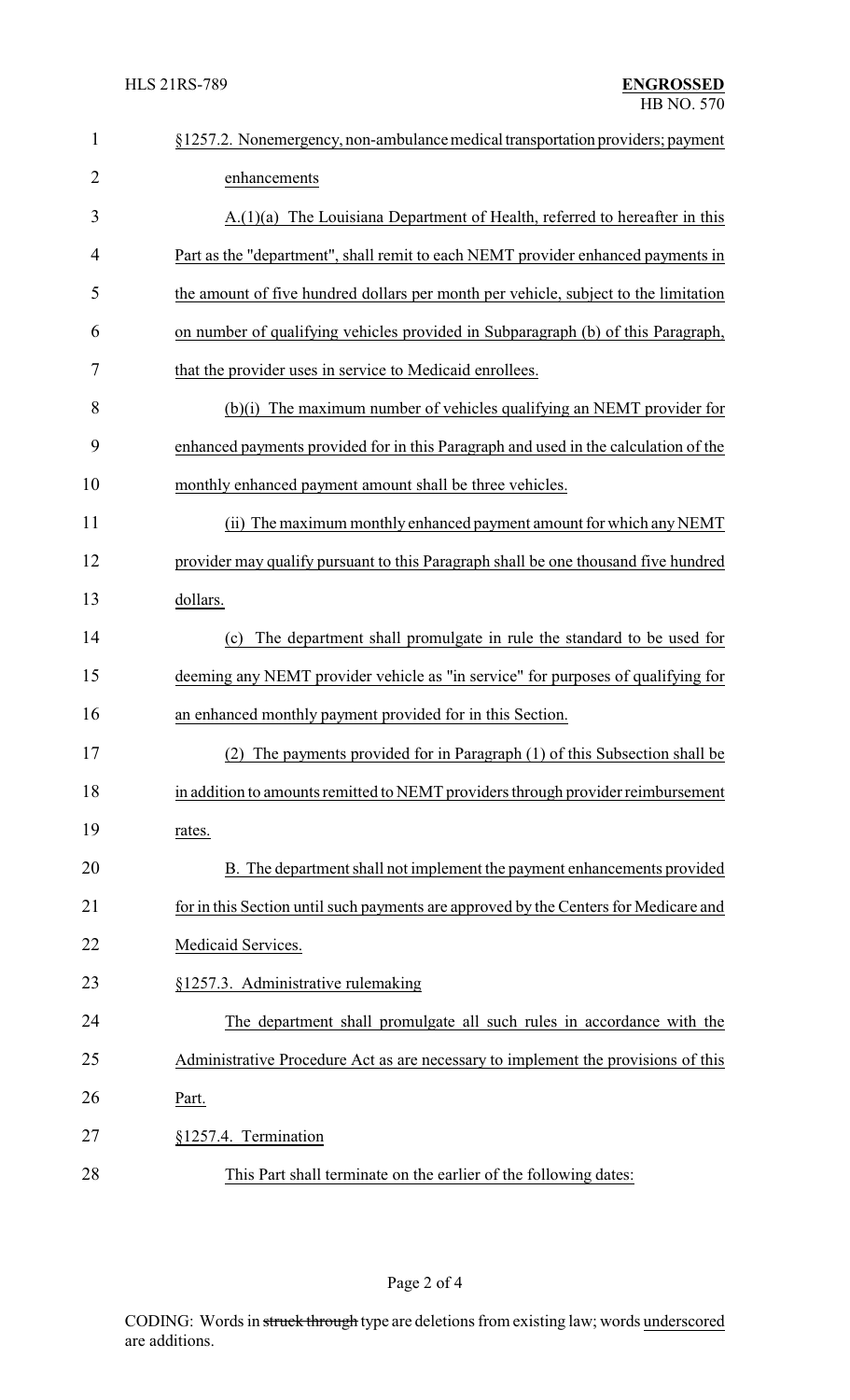| $\mathbf{1}$   | $(1)(a)$ The date upon which the secretary of the department publishes in the           |  |  |
|----------------|-----------------------------------------------------------------------------------------|--|--|
| 2              | Louisiana Register a notice certifying that average monthly vehicle-related insurance   |  |  |
| 3              | costs to NEMT providers in Louisiana have decreased to an amount that is less than      |  |  |
| $\overline{4}$ | average monthly vehicle-related insurance costs to those providers in state fiscal year |  |  |
| 5              | 2020-2021.                                                                              |  |  |
| 6              | (b) The secretary of the department shall collaborate with the commissioner             |  |  |
| 7              | of insurance to make the cost determinations necessary for the development of the       |  |  |
| 8              | notice provided for in Subparagraph (a) of this Paragraph.                              |  |  |
| 9              | September 30, 2024.                                                                     |  |  |

## DIGEST

The digest printed below was prepared by House Legislative Services. It constitutes no part of the legislative instrument. The keyword, one-liner, abstract, and digest do not constitute part of the law or proof or indicia of legislative intent.  $[R.S. 1:13(B)$  and  $24:177(E)]$ 

| HB 570 Engrossed | 2021 Regular Session | Lyons |
|------------------|----------------------|-------|
|                  |                      |       |

**Abstract:** Provides for payment enhancements through the state Medicaid program to compensate nonemergency medical transportation providers for insurance cost increases in that industry.

Proposed law provides that its purpose is to facilitate much-needed provider relief in the state Medicaid program by offsetting the increased costs of insurance borne by nonemergency, non-ambulance medical transportation providers, referred to hereafter as "NEMT providers", in meeting the insurance coverage requirements necessary for them to maintain their enrollment as Medicaid providers.

Proposed law requires the La. Department of Health (LDH) to remit to each NEMT provider enhanced payments in the amount of \$500 per month per vehicle, up to a maximum of three vehicles, that the provider uses in service to Medicaid enrollees. Provides that the maximum monthly enhanced payment amount for which any NEMT provider may qualify pursuant to proposed law shall be \$1,500.

Proposed law stipulates that the payments provided for in proposed law shall be in addition to amounts remitted to NEMT providers through provider reimbursement rates.

Proposed law prohibits LDH from implementing the payment enhancements provided for in proposed law until such payments are approved by the federal Medicaid agency.

Proposed law provides that it shall terminate on the earlier of the following dates:

- (1) The date upon which the secretary of LDH publishes in the La. Register a notice certifying that average monthly vehicle-related insurance costs to NEMT providers in La. have decreased to an amount that is less than average monthly vehicle-related insurance costs to those providers in state fiscal year 2020-2021.
- (2) September 30, 2024.